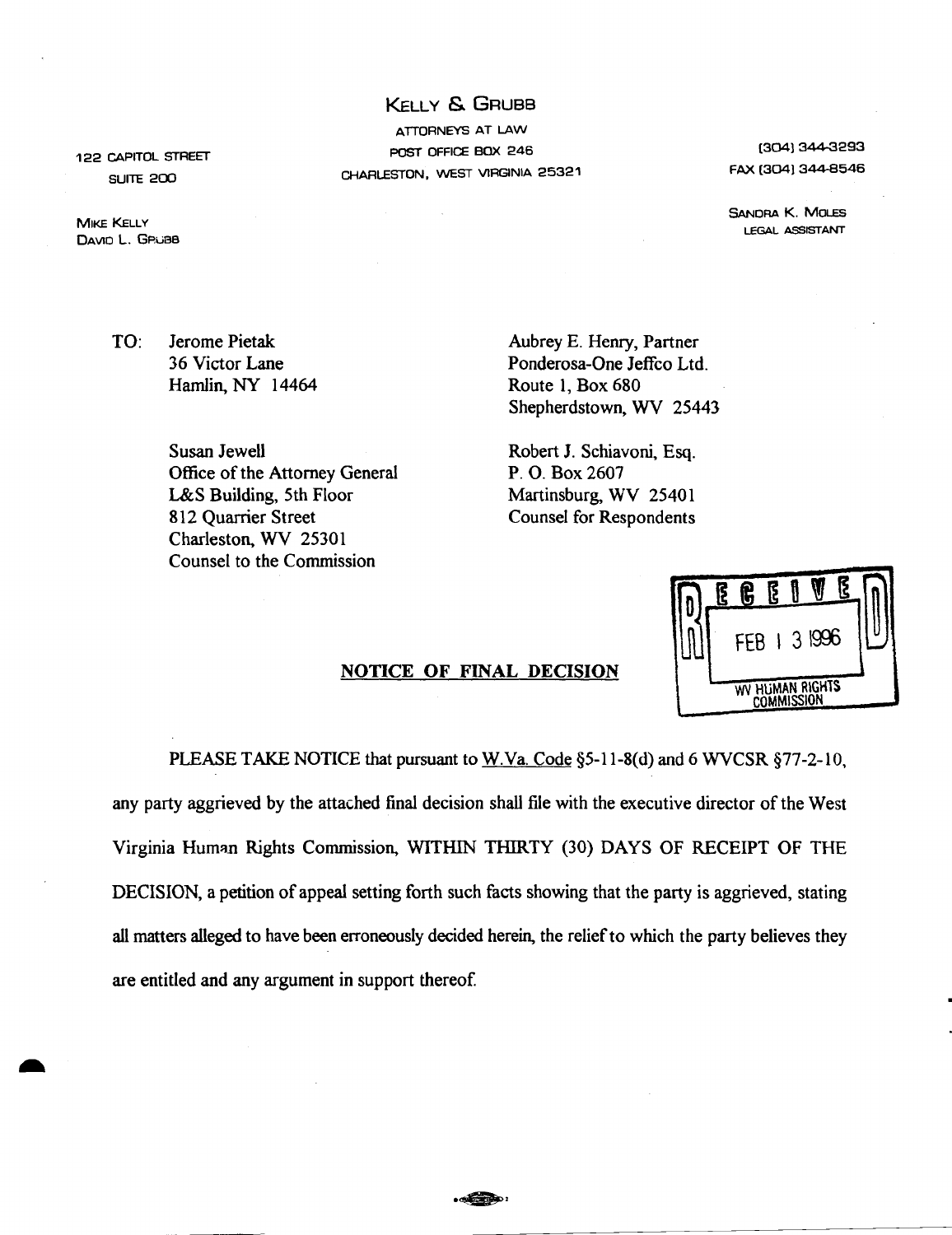The filing of an appeal to the Commission from the final decision shall not operate as a stay of the decision unless specifically requested by the appellant in a separate application for the same and approved by the Commission or its executive director.

All documents shall be directed to:

Executive Director West Virginia Human Rights Commission 1321 Plaza East, Room 104-106 Charleston, WV 25301

Dated this **811** day of February, 1996.

# WV HUMAN RIGHTS COMMISSION

 $BY:$ MIKE KELLY

Administrative Law Judge Post Office Box 246 Charleston, West Virginia 25321 (304) 344-3293

cc: Norman Lindell, Assistant Executive Director West Virginia Human Rights Commission

..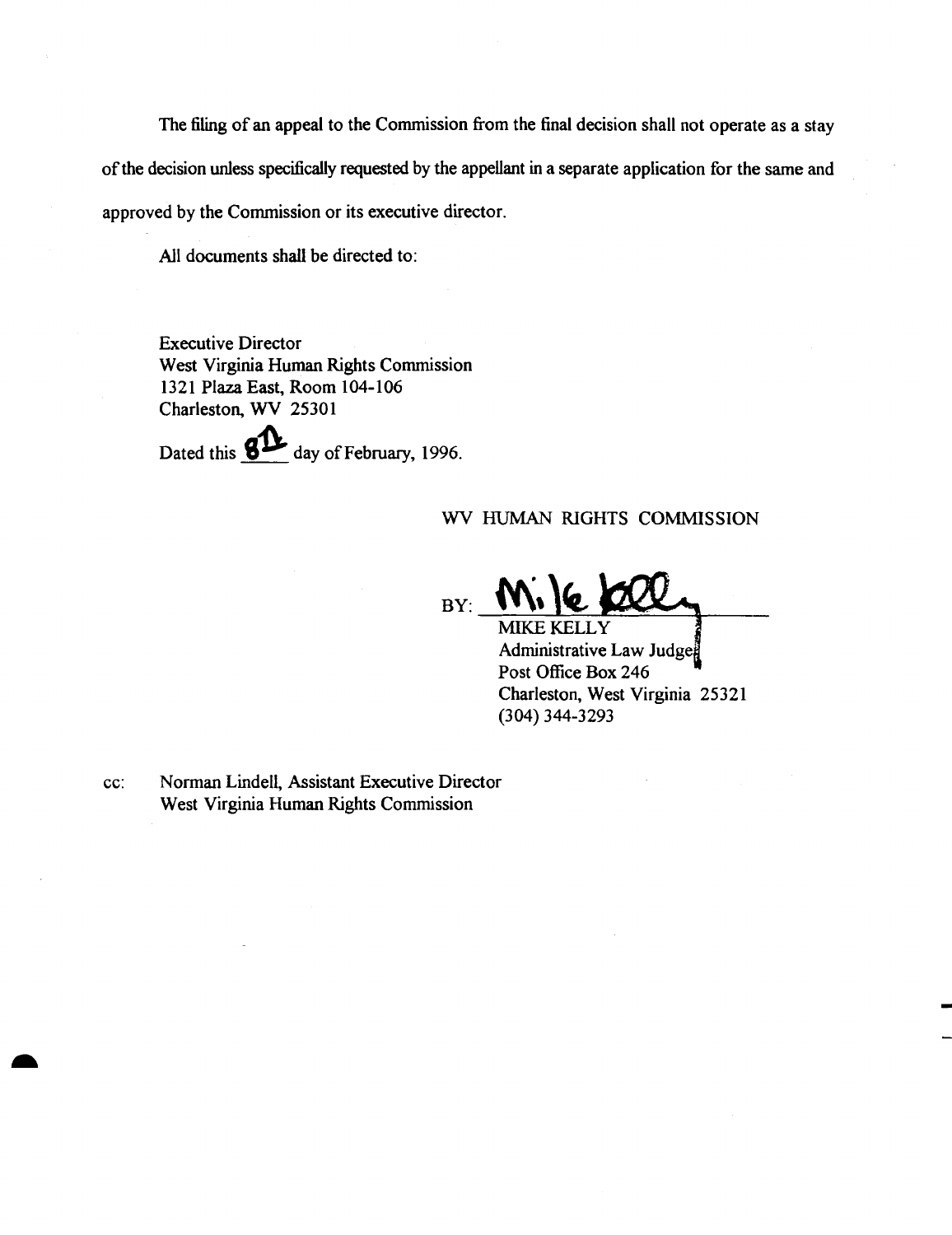# BEFORE THE WEST VIRGINIA HUMAN RIGHTS COMMISSION

### JEROME PIETAK,

# Complainant,

v.

Docket No. EH-278-92

# PONDEROSA-ONE JEFFCO LTD., and AUBREY E. HENRY, partner,

Respondents.

|                 | ξ | ĥ   | E |   |      | Ş |  |
|-----------------|---|-----|---|---|------|---|--|
|                 |   | FEB |   | 3 | 1996 |   |  |
| WV HUMAN RIGHTS |   |     |   |   |      |   |  |

# FINAL DECISION OF THE ADMINISTRATIVE LAW JUDGE

THIS MATIER matured for public hearing on 10 February 1995. The hearing was held at Shepherd College, Shepherdstown, Jefferson County, West Virginia. The complainant, Jerome Pietak, appeared in person and his case was presented by the West Virginia Human Rights Commission and its counsel, Susan Elizabeth Jewell. The respondents appeared by Aubrey E. Henry, and by their counsel, Robert 1. Schiavoni and Hammer, Ferretti & Schiavoni.

In making this decision, I considered the following documents: the two volume, 311 page transcript (read four times in its entirety), plus all exhibits; all written proposed findings and argument of counsel; and the evidentiary deposition of Dr. Frederic T. Farra.

I can honestly state that this case has presented the most difficult decision of any HRC Inatter that I have heard over the last two years. I apologize to the parties and their counsel for the delay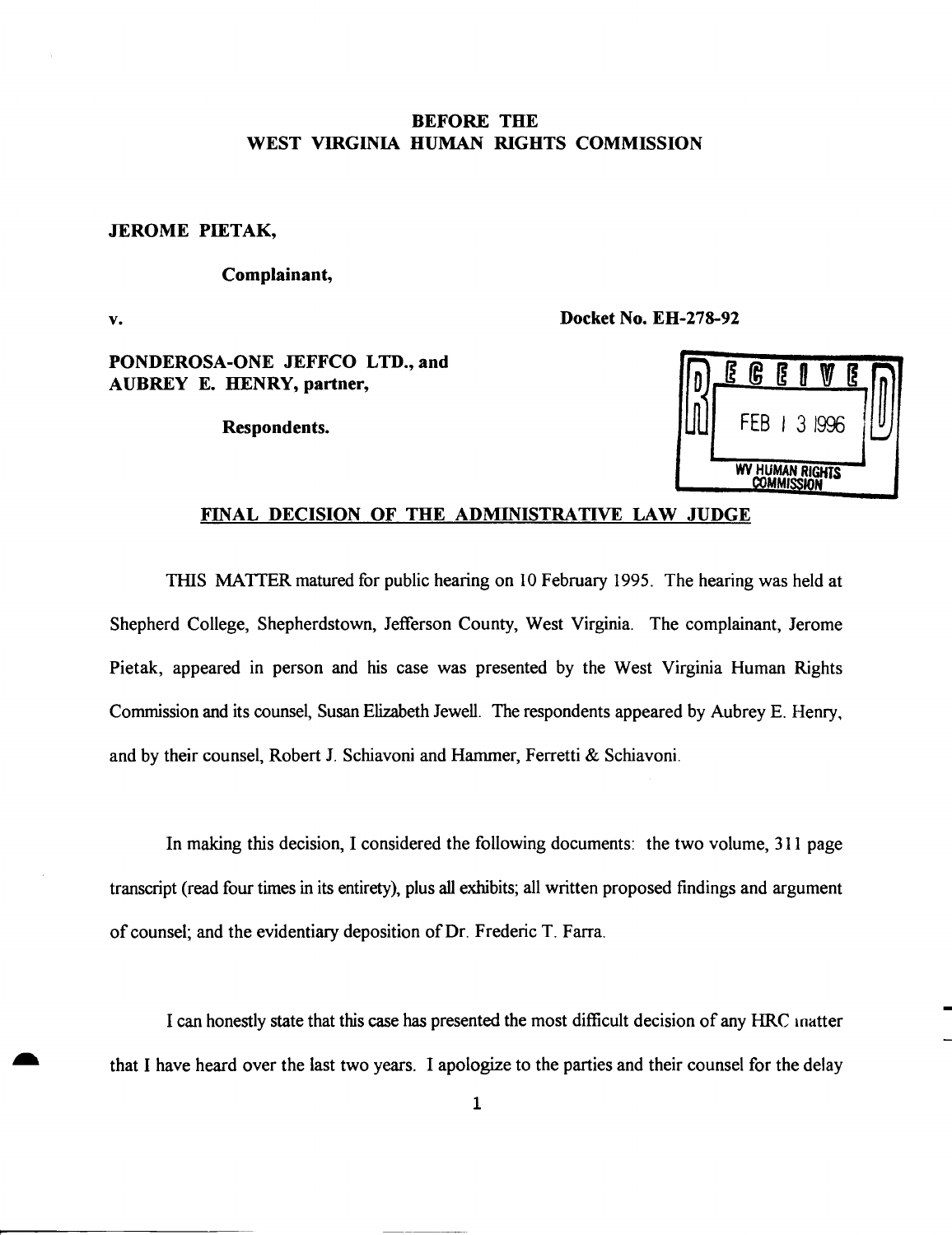in rendering it.<sup>1</sup> It should also be noted that both Ms. Jewell and Mr. Schiavoni did excellent jobs for their respective clients, making my decision all the more difficult.

#### **I. ISSUE TO BE DECIDED**

Whether respondents discriminated against complainant by constructively discharging him because of his handicap in violation of W.Va. Code §5-11-9(1).<sup>2</sup>

### **II. FINDINGS OF FACT**

Based upon the credibility of the witnesses, as determined by the Administrative Law Judge, taking into account each witness' motive and state of mind, strength of memory, and demeanor and manner while on the witness stand; and considering whether a witness' testimony was consistent, and the bias, prejudice and interest, ifany, ofeach witness, and the extent to which, if at all, each witness was either supported or contradicted by other evidence; and upon thorough examination of the

<sup>&</sup>lt;sup>1</sup> Henceforth I will keep in mind U.S. District Court Chief Judge Charles H. Haden, II's admonition that it is the job of the factfinder to decide cases; it is the job of the appellate courts to decide them right.

<sup>2</sup> Aubrey E. Henry is named as a respondent in his individual capacity as a partner of Ponderosa-One Jeffco Ltd. The complaint was filed solely pursuant to W.Va. Code §5-11-9(1), which limits liability for discrimination to an "employer" and Mr. Henry was not charged with aiding and abetting an act of unlawful discrimination as prohibited by W.Va. Code §5-11-9(7)(A).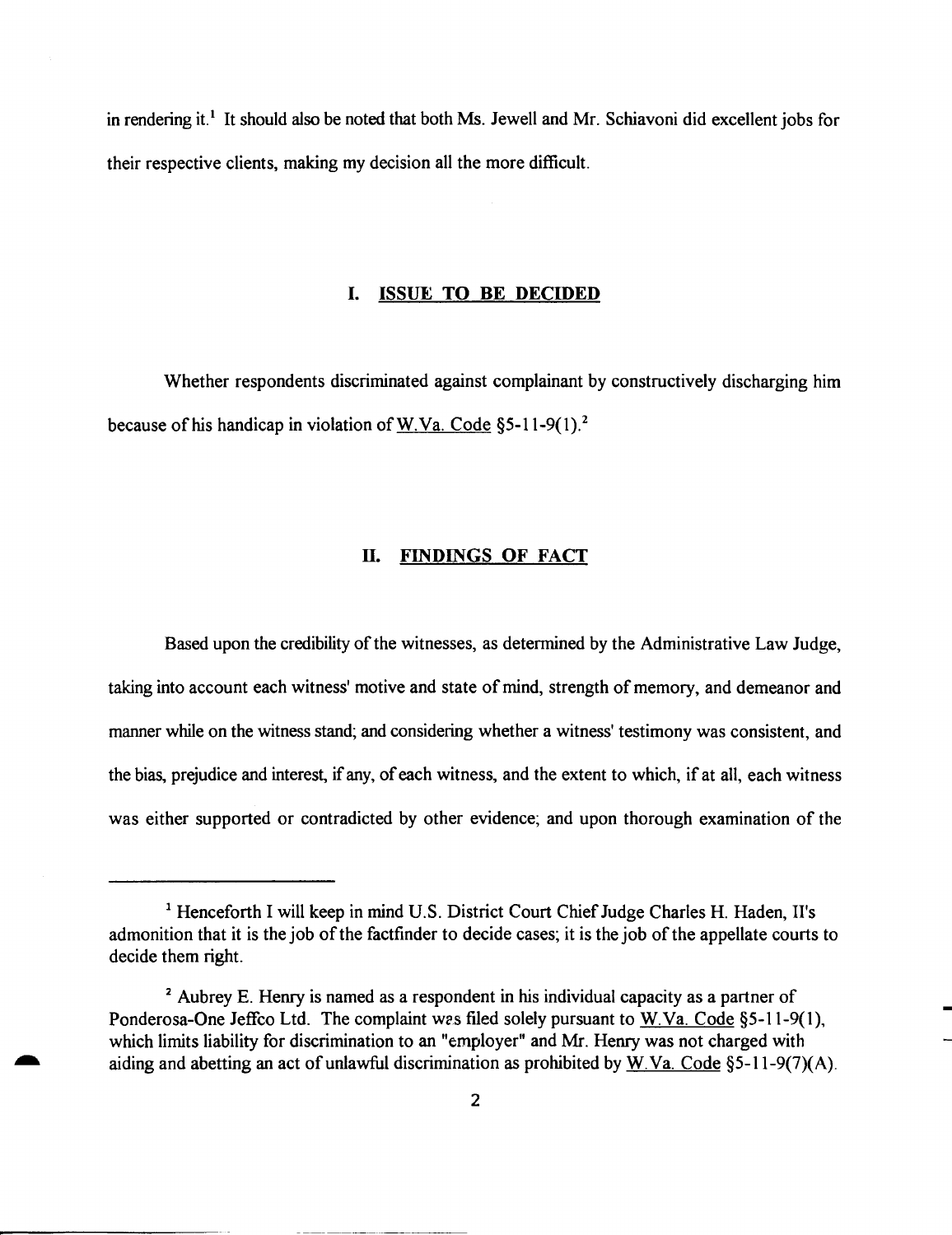transcript of the proceedings, the exhibits introduced into evidence and the written recommendations and argument of counsel, the Administrative Law Judge finds the following facts to be true.<sup>3</sup>

### A. **Stipulated** Facts

The parties stipulated that the following facts are true:

I. Complainant Jerome M. Pietak is a white male who timely filed a complaint alleging discrimination in the terms and conditions of his employment on the basis of his handicap, constituting a violation ofthe West Virginia Human Rights Act, W.Va. Code §5-11-9 (hereinafter "Act").

2. The complainant is a member of a protected class under the Act due to his handicap, a heart condition, which has been classified as atherosclerosis. This means that the complainant is a "handicapped person" as that term is defined in  $\S$ 77-1-2.1. of the West Virginia Human Rights Commission's Rules Regarding Discrimination Against the Handicapped; 6 W.Va. C.S.R. §77-1-1  $et ~seq. (1991).$ 

<sup>&</sup>lt;sup>3</sup> To the extent that the findings, conclusions and arguments advanced by the parties are in accordance with the findings, conclusions and discussion as stated herein, they have been accepted, and to the extent that they are inconsistent therewith, they have been rejected. Certain proposed findings and conclusions have been omitted as not relevant or as not necessary to a proper determination of the material issues presented.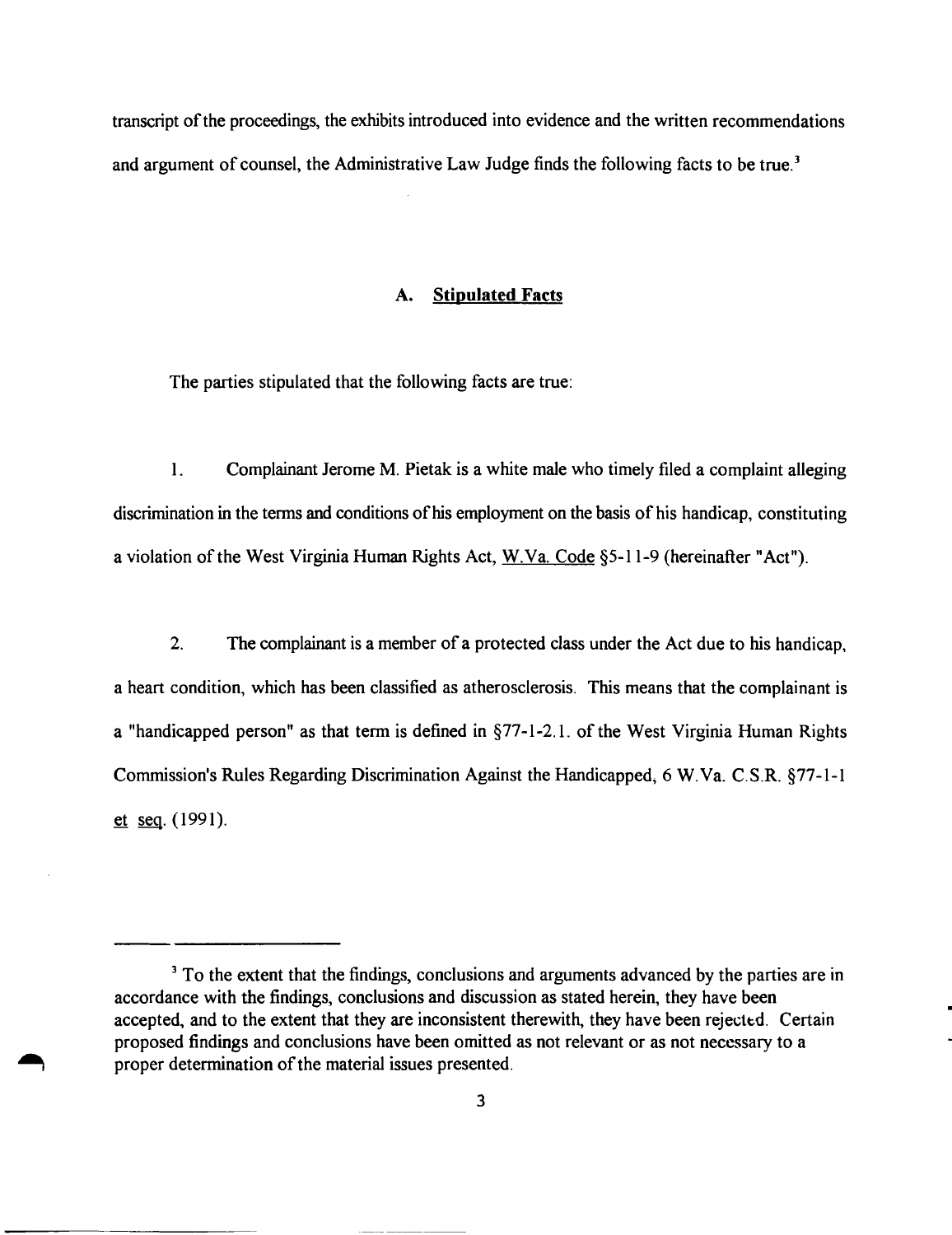3. Mr. Pietak was the general manager of the respondents' Ponderosa restaurant located at Route 340 at Marion Road, Charles Town, Jefferson County, West Virginia, beginning July 1, 1991.

4. Respondent Ponderosa-One Jeffco Ltd. is a person and an employer as those terms are defined by W.Va. Code §5-11-3(a) and (d), respectively, and is subject to the jurisdiction of the West Virginia Human Rights Act.

5. Respondent Aubrey Eugene Henry is a person as that term is defined by the W.Va. Code  $\S$ 5-11-3(a), and is subject to the jurisdiction of the West Virginia Human Rights Act.

6. Edmund S. Baxter, Douglas S. RockweIl, Richard L. Phelps or his estate and Aubrey E. Henry were general partners of Ponderosa-One Jeffco Ltd. at all relevant times, up to and including the present.

7. Mr. Pietak and his family moved to Charles Town from Buffalo, New York, on or about July 1, 1991, in order for Mr. Pietak to work as the general manager of the respondents' Ponderosa restaurant. Mr. Pietak was salaried and earned \$550 (gross) per week.

8. On September 20, 1991, Mr. Pietak suffered a heart attack at a local car dealership. He was transported to the Jefferson Memorial Hospital by his wife, Cynthia Pietak, who was called by the salesman when Mr. Pietak reported severe chest pain.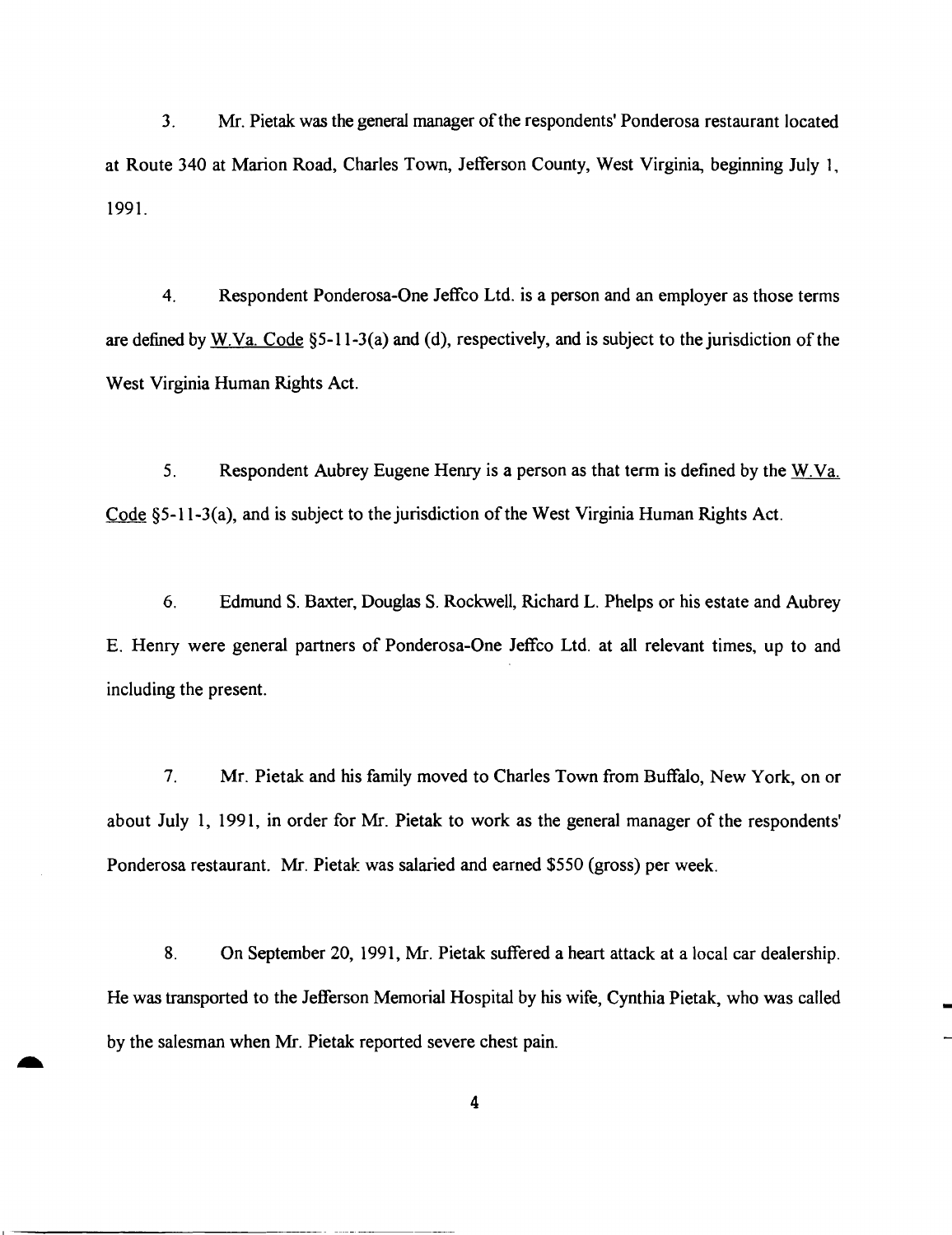9. Mr. Pietak was transported by the local hospital to the Winchester Medical Center in Winchester, Virginia, where he received specialized care for his heart condition.

10. Mr. Pietak was discharged from the Wmchester hospital one week later, on September 27, 1991, and he convalesced thereafter at his home.

11. In late October, Mr. Pietak's physician provided Mr. Pietak with a release to return to work on Monday, November 4, 1991. The doctor's note states that Mr. Pietak "May return to work 11/4/91. One week of mild or administrative activities." It is signed by his treating physician, Dr. Farra. (See Joint Exhibit A).<sup>4</sup>

# B. Mr. Pietak's Personal and Medical History

12. Mr. Pietak has a history of medical problems in addition to his heart condition. He has not had use of his bladder for more than 25 years. He had a kidney transplant in 1983, which required that he be hospitalized for three months. At the time of hearing in February 1995, he was 41 years old and was 37 or 38 years old at the time ofthe alleged discriminatory act.

<sup>&</sup>lt;sup>4</sup> At hearing, the Commission moved to amend the complaint to reflect a date of incident of 4 November 1991 instead of 10 October 1991. The motion was granted without opposition.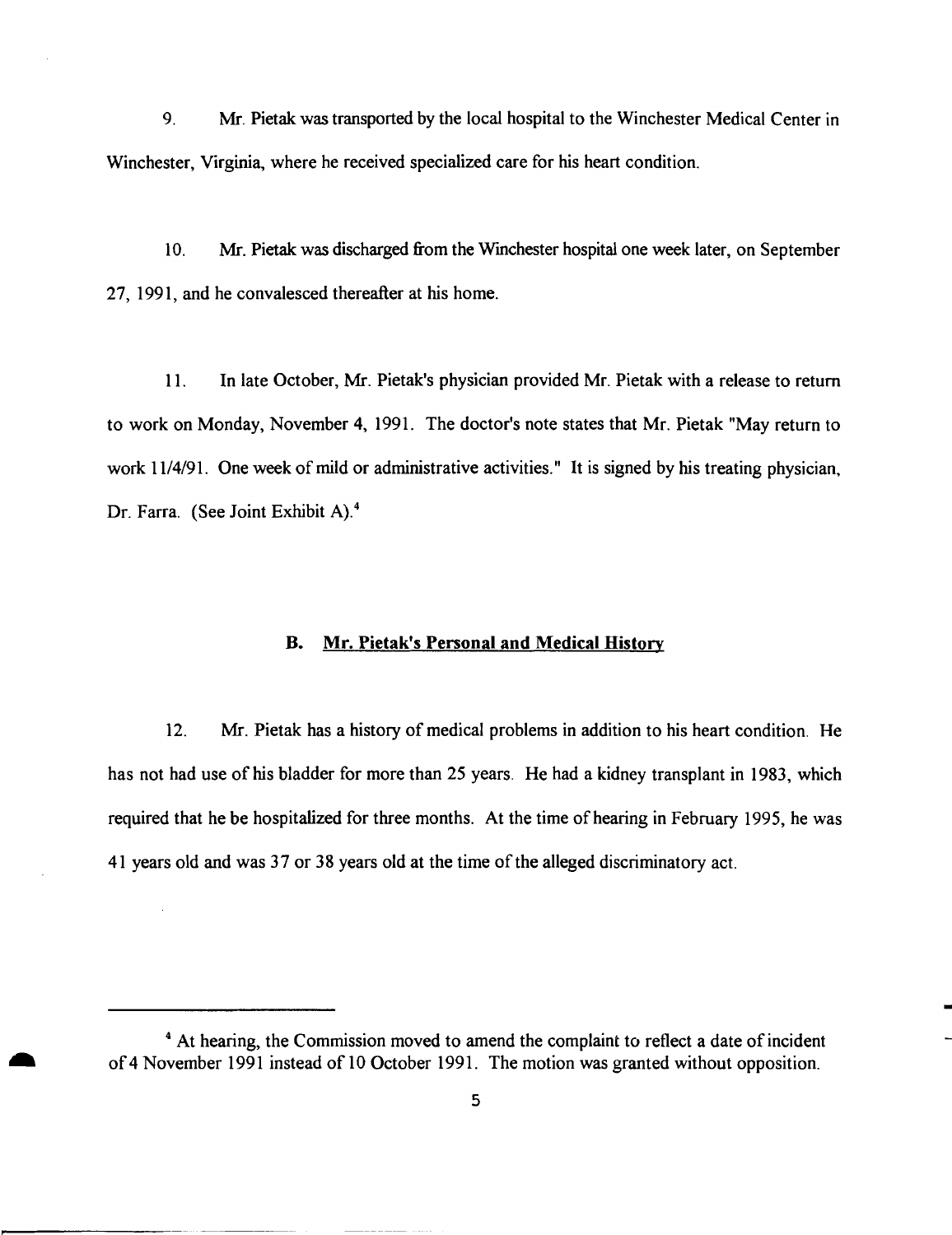13. During hisjob interview with respondent Henry, Mr. Pietak told Mr. Henry about his bladder and kidney conditions. Mr. Henry did not appear at that time to be prejudiced against Mr. Pietak because of his disabilities and expressed no reluctance in hiring him.

14. Mr. Pietak and his spouse, Cynthia Ann Pietak, are natives of New York State and have lived there almost their entire adult lives. The Pietak's were married in New York on 19 April 1991 and are raising a daughter by Ms. Pietak's first marriage.

15. Moving to West Virginia, Ms. Pietak testified, was a "very big decision" and was the equivalent to "starting a new life, the three of us. " She was very homesick at first and the transition was "very difficult" until "my family came down to visit us, which helped make things easier."

# **c. Complainant's Work History for Ponderosa**

16. Mr. Pietak has been employed in the fast food restaurant business since 1972. As general manager for respondents, he was responsible for the total operation of the restaurant, which included customer service, serving a quality product, restaurant cleanliness, inventory, purchasing, payroll, employee training and personnel matters. He supervised over 50 employees.

6

-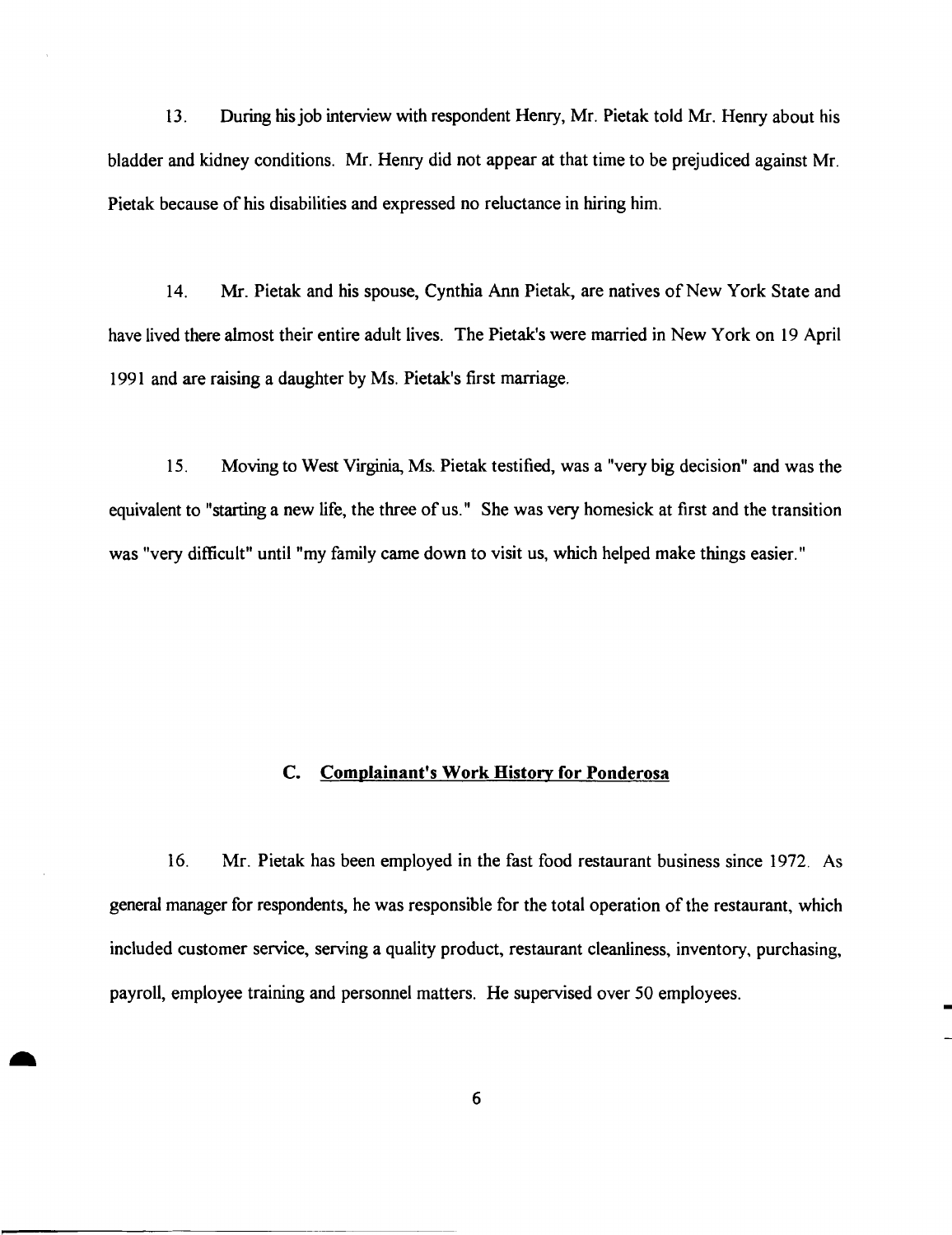17. Mr. Pietak testified credibly that prior to actually starting work for respondents on 1 July 1991, he asked Mr. Henry if he could be offover Thanksgiving weekend in order to attend a 20 year school reunion in New York. Mr. Henry granted the request.

18. Mr. Pietak had his heart attack on 20 September 1991, less than three months after moving to West Virginia and beginning work with respondents and five months after his marriage. Up until that time, he felt that he and Mr. Henry had a good working relationship.

19. On 23 October 1991, complainant's treating physician, Dr. Frederic T. Farra, gave him a retum-to-work slip authorizing his return for "one week of mild or administrative activities" beginning 4 November 1991.

20. Mr. Henry testified credibly that between 20 September 1991, the date of the heart attack, and late October 1991, after the issuance of the return-to-work order, he had no contact with Mr. Pietak: "... he hadn't called me and updated me on [his] physical condition during the time that he was convalescing. He only spent a week in the hospital. I had no idea of his medical history, nor did I know what he was going to do or what he wasn't going to do. I did not know." Right after the heart attack, Ms. Pietak had left word for Mr. Henry that her husband had survived, was still in the hospital and that they would be in touch at a later date.

21. Respondents' employees Brenda Doss and Betty Braxton shared the performance of complainant's general manager duties during his hospitalization and convalescence.

-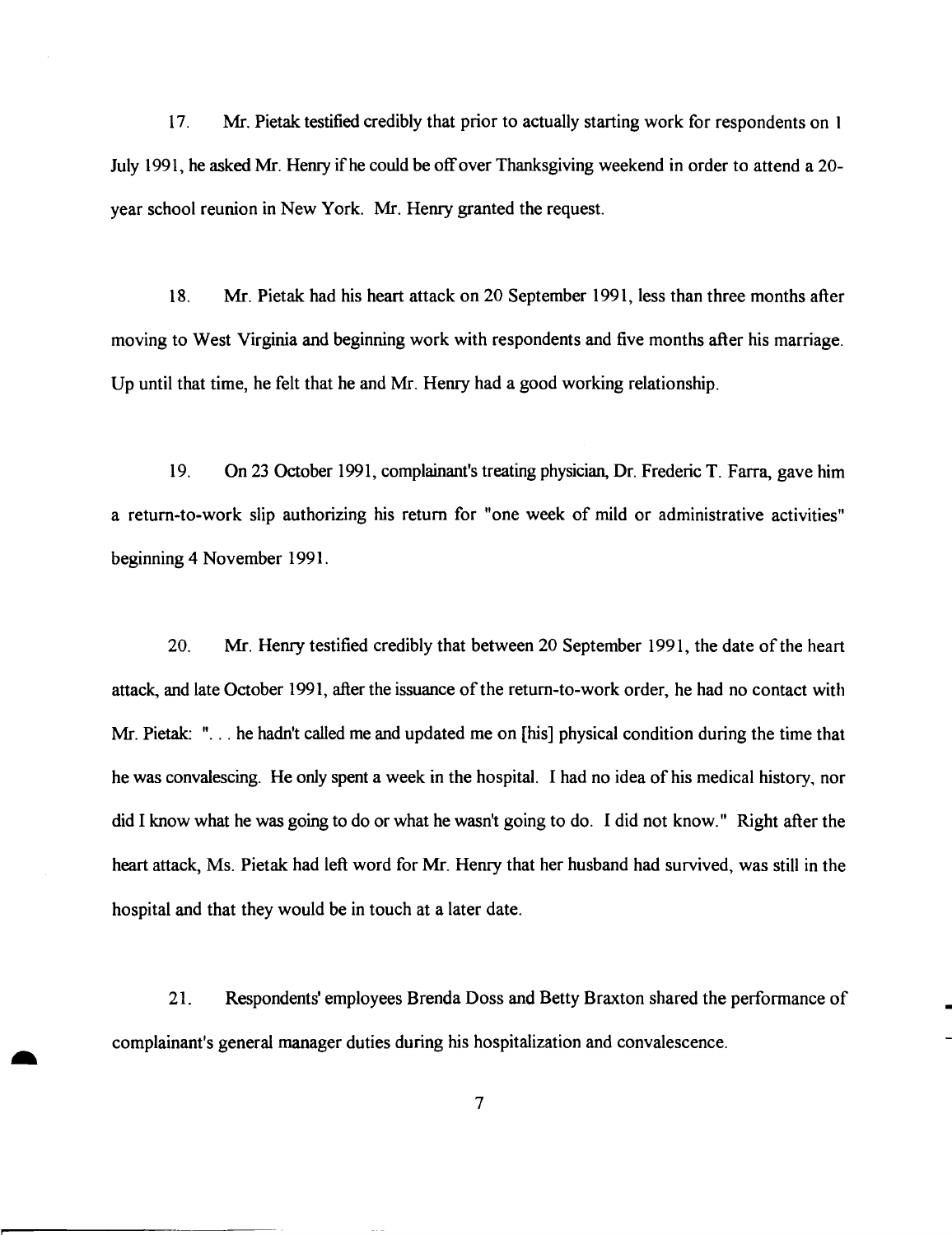22. It was not disputed that upon receiving the retum-to-work slip on 23 October 1991, Mr. Pietak repeatedly attempted over the next several days to speak to Mr. Henry by phone to inform respondent that he would be coming back to Ponderosa. Mr. Henry did not return complainant's phone calls.

23. Mr. Pietak and Mr. Henry finally spoke by phone on 29 or 30 October 1991. Complainant testified credibly that he told Mr. Henry that he was ready to return for light duty beginning 4 November 1991 and that Mr. Henry replied that it was his opinion that complainant was not physically capable of performing a general manager's duties. According to Mr. Pietak, Mr. Henry stated that he would talk to his partners and get back to Mr. Pietak.

24. Mr. Henry testified that during his phone conversation with complainant he asked Mr. Pietak to obtain a more specific release from Dr. Farra, outlining what duties complainant should or should not perform. He admitted that without a clarification from the physician, he believed that complainant was not capable of doing the job.

25. Former Ponderosa management employee Brenda Doss testified that while complainant was off work due to the heart attack, she and Mr. Henry had the following conversation:

Ms. Doss: "Well, is he going to be able to work?

Mr. Henry: "I don't know, it might be the big one."

Ms. Doss: "Well, what are we going to do?"

-

Mr. Henry: "I've got it covered, don't worry about it."

B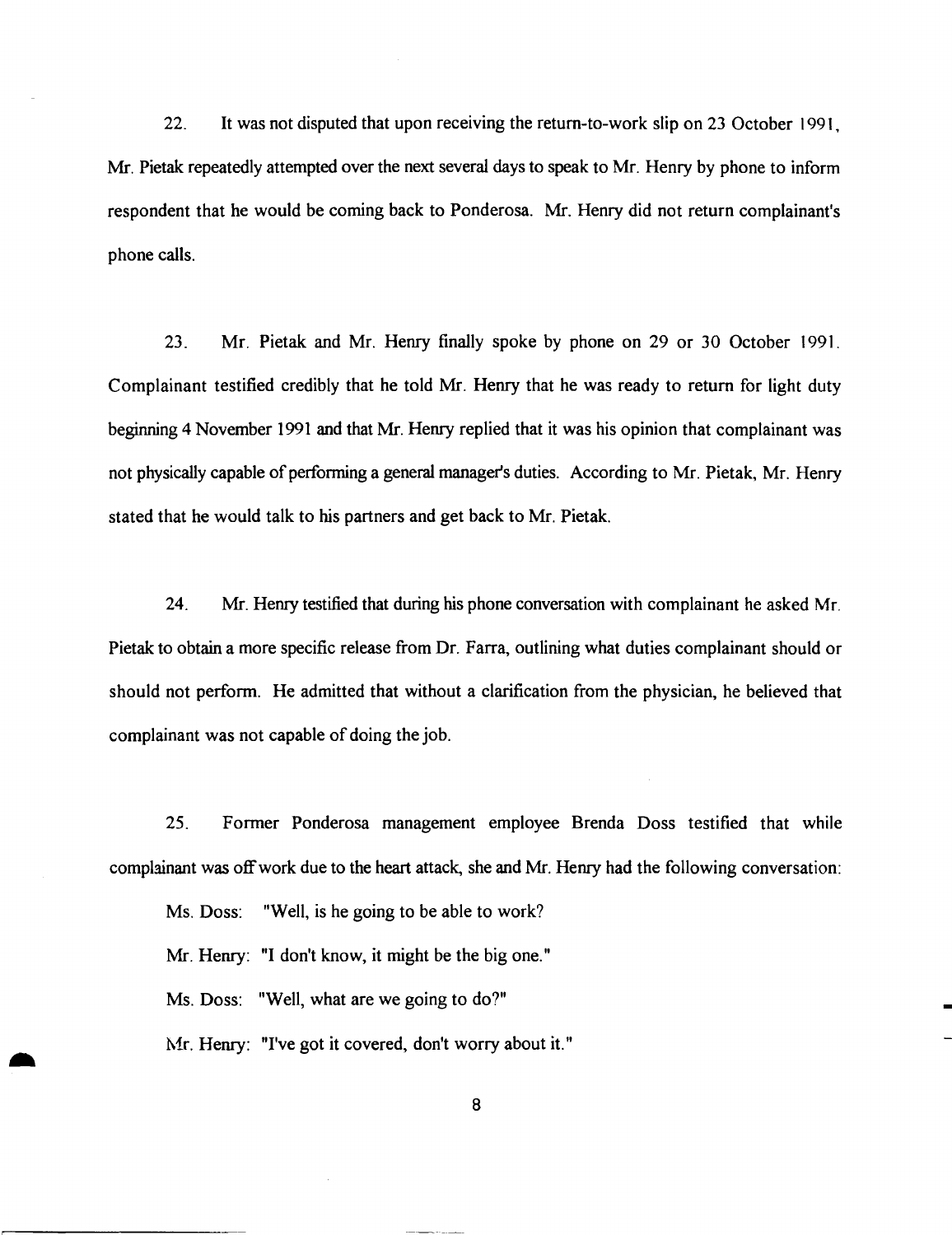26. Ms. Doss also recalls that Mr. Henry told her that Mr. Pietak "won't be back" and that prior to complainant's production of the return-to-work slip, Mr. Henry told her that she was not to give him any information about the store. She stated that complainant called the store almost daily for a week or two and that Mr. Henry's response was flippant, joking about all of the messages complainant was leaving. She was never told by Mr. Henry to put complainant on the work schedule. Ms. Doss is familiar with general manager's duties and believed that Mr. Pietak could have been placed on "light duty" restrictions.

27. Betty A Braxton, another former management employee, testified that she personally told Mr. Henry that complainant had called about returning to work and that Mr. Henry's response was "If Jerry thinks that I am going to return his calls, he's out of his mind. Jerry is history. He can't handle the job."

28. Margaret Day, the third former supervisory employee called by the Commission, verified that about two weeks after Mr. Pietak had his heart attack, Mr. Henry told her that complainant was "out of here" because he could no longer handle the job. Mr. Henry also made reference in Ms. Day's presence to complainant's kidney problems. Finally, she remembers taking a call for Mr. Henry from complainant while respondent was standing near the phone. Mr. Henry refused to talk to complainant, stating "I don't have anything to say to him."

29. The testimonies of Ms. Doss, Ms. Braxton and Ms. Day are specifically credited as being true. I further find as fact that Mr. Henry did not intend to reinstate Mr. Pietak to his former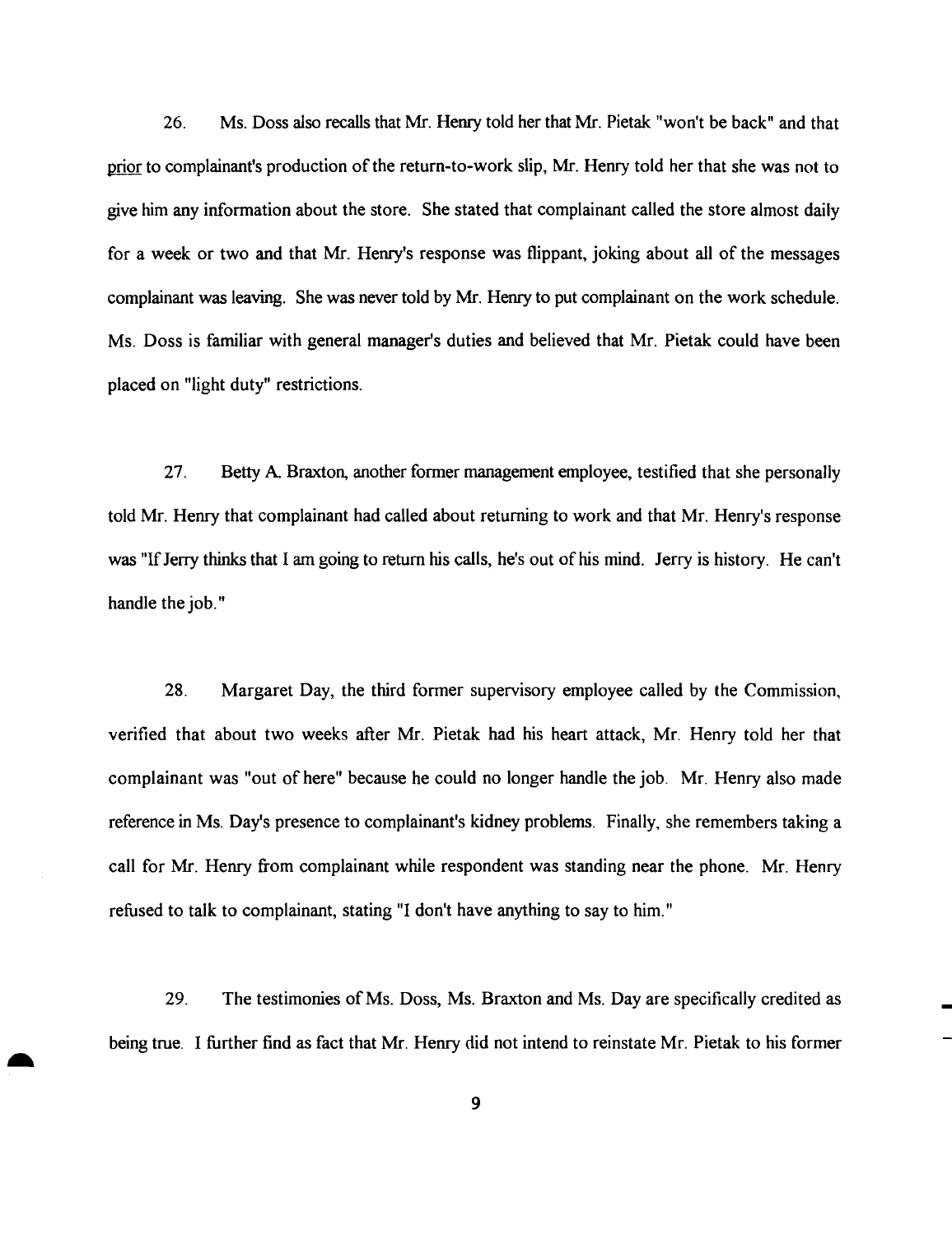position and that in refusing reinstatement, he was motivated by an unlawful discriminatory animus against Mr. Pietak because of his disability and not because the physician's return to work slip was unclear or vague.

30. Mr. Pietak testified that when he did not hear back from Mr. Henry after their one telephone conversation, he took his retum-to-work slip to the restaurant and left it in the office in an envelope addressed to Mr Henry. When he still did not hear from Mr. Henry, he assumed that he had been terminated. I find as fact that Mr. Pietak was constructively discharged by respondents.

31. Sometime after 4 November 1991, complainant applied for unemployment compensation benefits and began looking for other work. He applied for jobs at two Charles Town area restaurants, Pizza Hut and Golden Corral. He was not offered a position by either employer.

32. Mr. Henry testified that on or about 11 November 1991, he was eating lunch at Ponderosa when Mr. Pietak came into the store. Mr. Pietak walked over to his table, handed respondent the keys to the restaurant and said "I'm leaving and going back to New York." Mr. Henry said that a few days before that he had received a phone call from Pizza Hut regarding a reference for Mr. Pietak and that he had responded favorably.

33. On or about 27 November 1991, the Pietaks moved back to New York.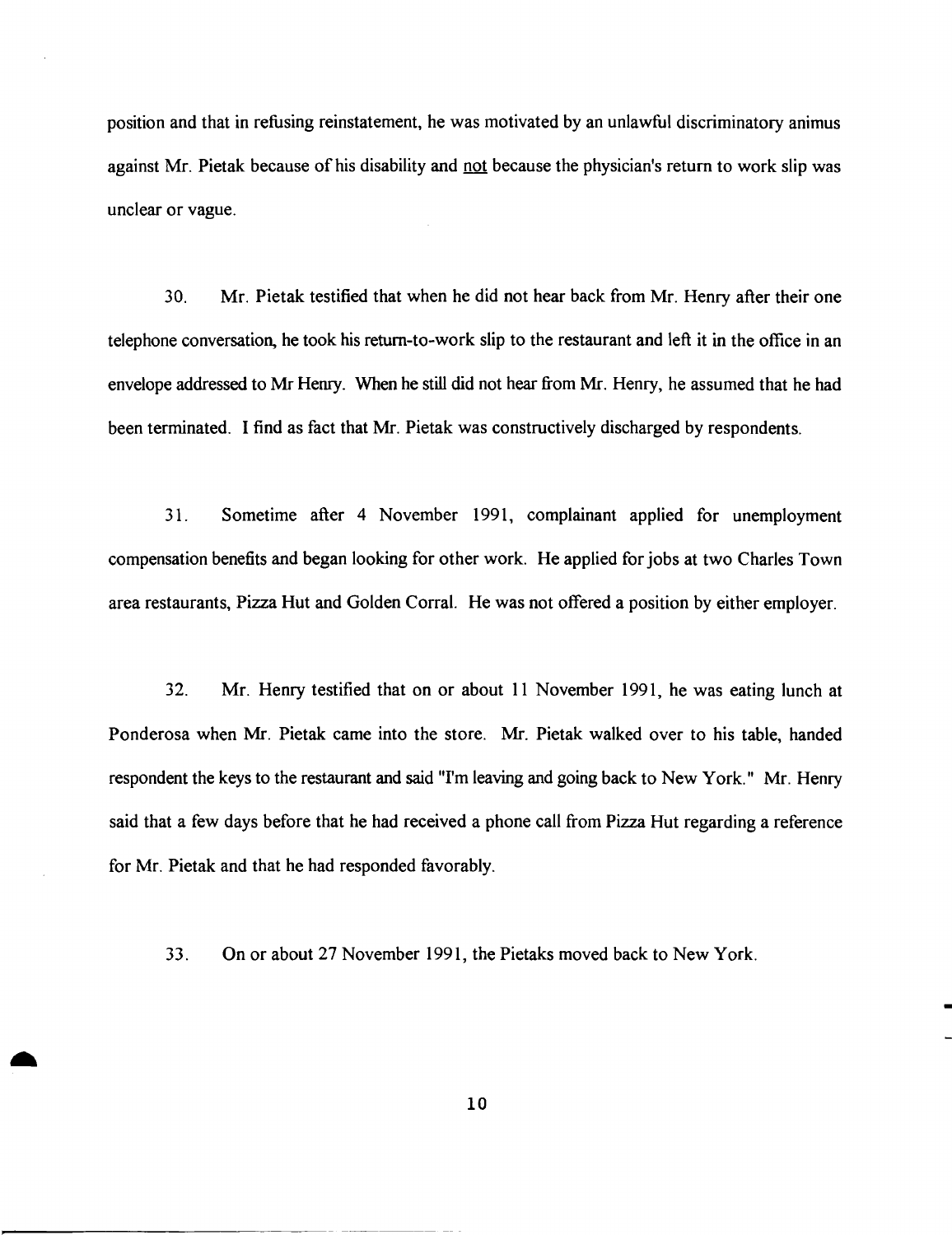### **D. The Testimony of Dr. Farra**

34. Dr. Frederic T. Farra, Mr. Pietak's treating cardiologist, was called as a witness by respondents. His testimony was in the form of a post-hearing teleconference deposition in which I participated.

35. Dr. Farra first treated complainant on 20 September 1991 as a direct hospital transfer as a result of Mr. Pietak's acute myocardial infarction. He last saw Mr. Pietak at an office visit on 23 October 1991. Dr. Farra's progress notes for the 23 October visit conclude with this paragraph:

> Suggested follow-up in three months, but patient states he will return to the Rochester, New York area over Thanksgiving. Suggest followup with cardiologist there, and suggested treadmill test in about six months. He may return to work on 11/4/91, with light duties for the first week.

36. Based on his review of his progress notes, Dr. Farra testified that it was his recollection that as of 23 October 1991 Mr. Pietak wanted to terminate their physician/patient relationship and that Mr. Pietak explicitly stated that the reason for doing so was that he and his family would not be living in the Charles Town area, but were returning to New York.

37. Dr. Farra did not recall Mr. Pietak. telling him that he was returning to New York over Thanksgiving for a school reunion only and that the Pietaks intended to continue to reside in the Charles Town area.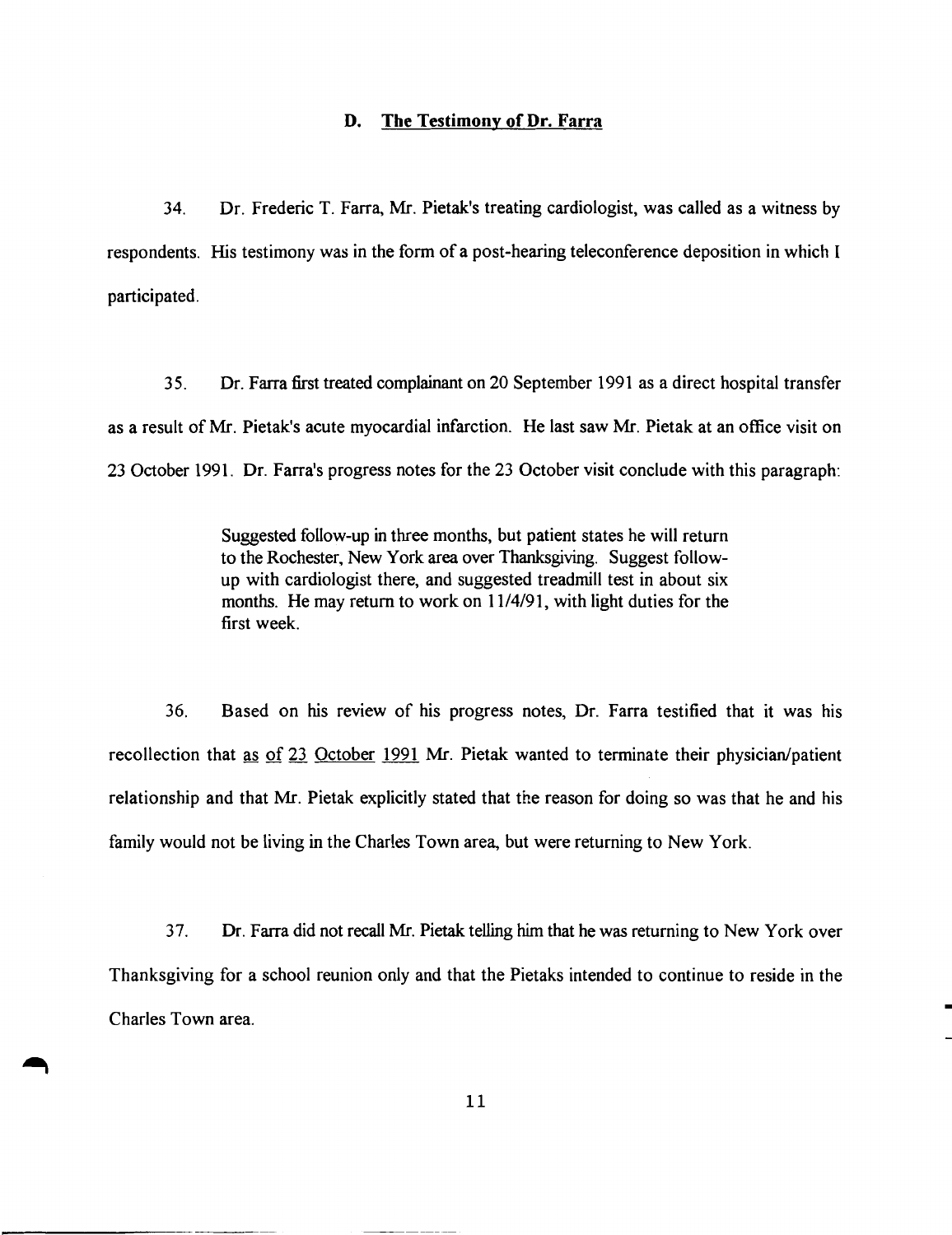### E. The Reasons the Pietaks Returned to New York

38 The parties offer different reasons for the Pietaks' return to New York. The Commission presents that:

(a) The Pietaks were committed to remaining in West Virginia;

(b) Mr. Pietak told Dr. Farra on 23 October that he was returning to New York for a reunion;

(c) The Pietaks did not decide to return to New York until after Mr. Pietak was refused reinstatement by respondents and could not immediately find suitable, comparable work. Had Mr. Pietak resumed work at Ponderosa, they would not have left; and

(d) After complainant was denied reinstatement, and after the Pietaks reluctantly decided to return to New York, Mr. Pietak telephoned Dr. Farra to inform him ofthe pending move. The information given in the telephone call, which allegedly occurred sometime in mid-November 1991, was mistakenly included in the progress notes for 23 October.

39. The respondents argue that as of23 October 1991, the day complainant last saw Dr. Farra, the Pietaks had already decided to move to New York because of Mr. Pietak's health. This decision, respondents submit, was made prior to and independent of any communication between Mr. Pietak and Mr. Henry regarding a return to work. Evidence supporting this position includes:

(a) The testimony of Dr. Farra, based on his independent recollection of events;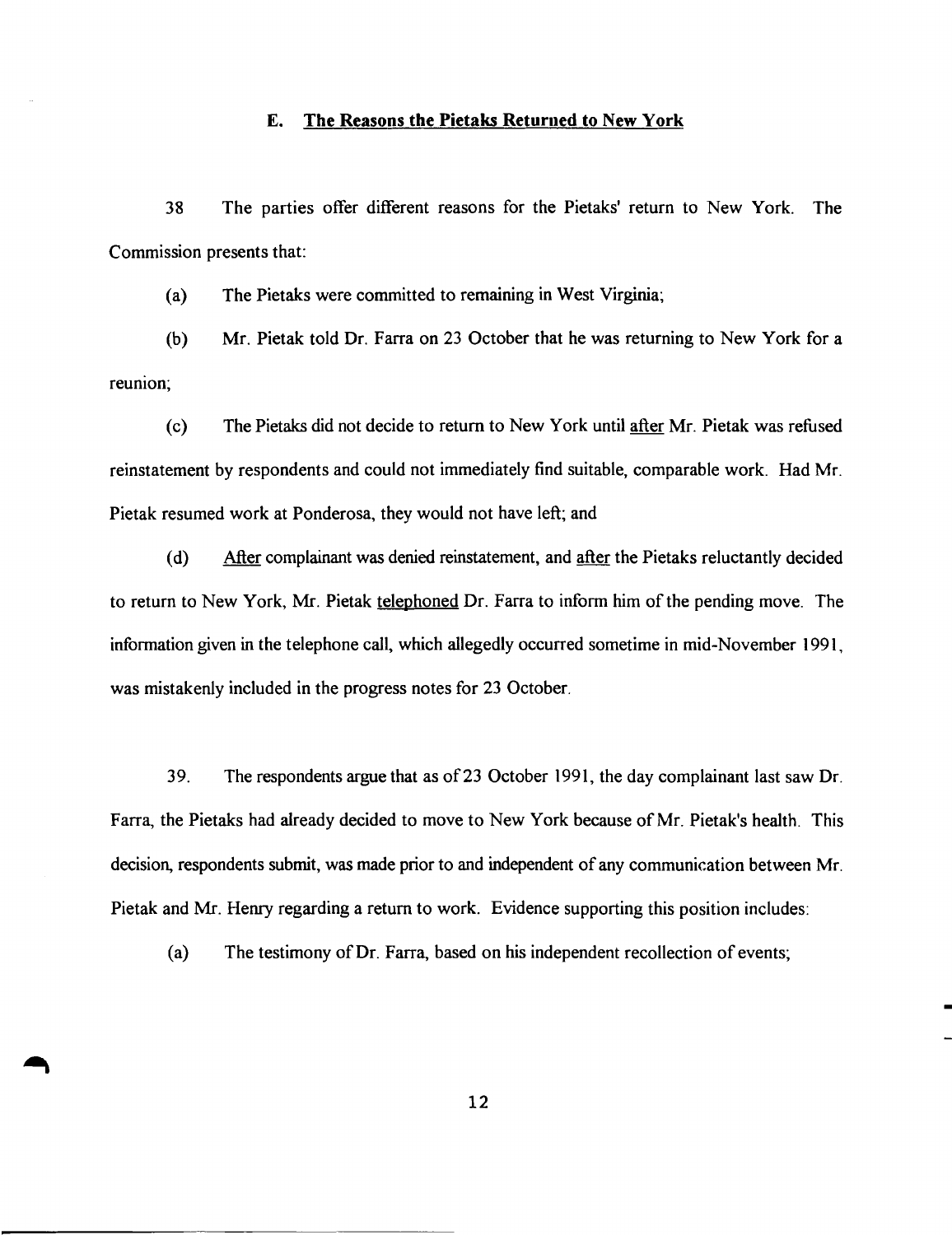$(b)$  The corroboration of the testimony of Dr. Farra by an allegedly contemporaneously dictated progress note that indicates that the Pietaks intended to leave West Virginia and implies that this decision was made on or before 23 October 1991; and

(c) The testimony ofMs. Pietak, which revealed a strong and understandable need for family support that continues to this day. At the time of her husband's heart attack, they had been married for only five months. She had a minimum wage job in West Virginia and a daughter to support. Mr. Pietak had a history of serious, life-threatening medical illnesses. She testified that "The heart attack took a big toll on his body and his mental state." She stated that the decision to return to New York was based on several important factors: "We thought the job possibilities for Jerry would be better up there. And he knew a lot of people, he had worked at Ponderosa up there before, maybe he could get back into Ponderosa. Like I say, I lived there all my life, so -- we had the support of our families, emotionally and financially, if we needed it. It was a very emotional time for the whole family. So to be around people, you know, . . .".

40. I find that more likely than not Jerome Pietak would have stayed, or attempted to stay, in West Virginia and at Ponderosa if given the opportunity to return to work. I base this finding on the following facts:

(a) It was undisputed that he made great efforts to communicate with Mr. Henry regarding his return to work and persisted in those efforts despite Mr. Henry's refusal or reluctance to speak with him;

(b) Mr. Pietak looked for work in West Virginia with other employers, a task he would not have undertaken if he had already decided to return to New York; and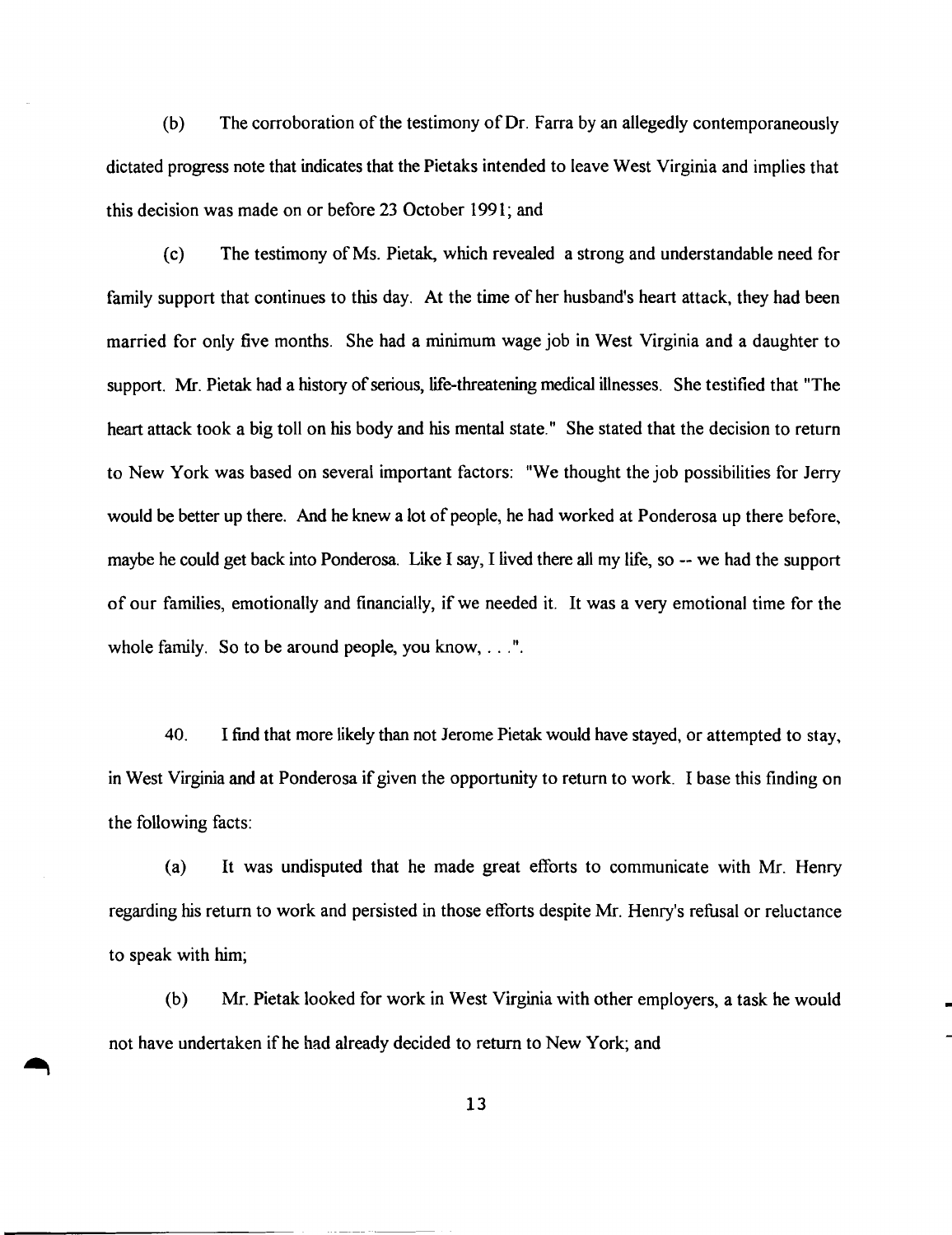(c) Mr. Pietak obtained a release to return to work for one week of light duty, clearly indicating a desire on his part to return to his former position.

41. I find as fact, after weighing all of the evidence and assessing the credibility of the witnesses (especially complainant himself), that more likely than not Jerome Pietak did not make a final decision to return to New York until after his efforts to return to work were rebuffed by Mr. Henry in late October, early November 1991.

### F. Post-Discrimination Facts

42. Upon returning to New York, Mr. Pietak attempted to look for other work. He eventually found and lost (through no fault of his own) a series of jobs in the fast food industry. As ofthe date ofhearing, Mr. Pietak was working at Yogurt International, earning a gross weekly wage of\$350.00.

43. As ofthe date ofhearing, Mr Pietak had suffered a net loss of back pay in the amount of\$49,540.38, calculated from 4 November 1991 up to 10 February 1995. (See Attachment C to the HRC's post-hearing submission).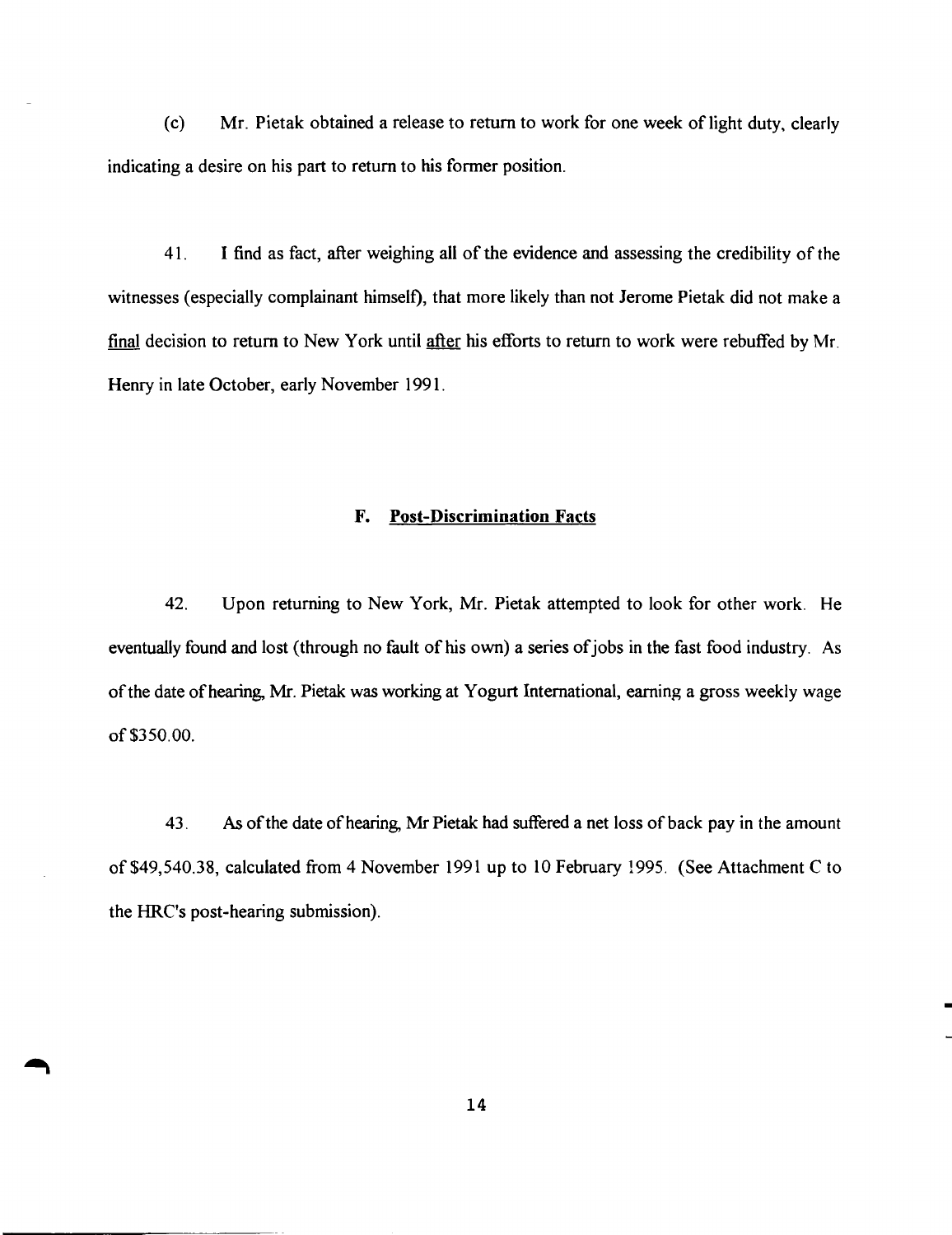#### UI. DISCUSSION OF EVIDENCE AND APPLICABLE LAW

# A. Discrimination Vel Non.

This case having been heard in its entirety, with all evidence submitted and considered, it is not necessary to address whether the Commission established a *prima facie* case. Once all the evidence has been heard, and the "defendant has done everything that would be required of him if the plaintiff had properly made out a prima facie case, whether plaintiff really did so is no longer relevant." *U.S. Postal Service v. Aikens,* 460 U.S. 711, 715, 103 S.Ct. 1478, 1482 (1983). The job of the factfinder, after taking all of the evidence, is to address "the ultimate question of discrimination *vel non.*" 103 S.Ct. at 1481.<sup>5</sup>

In other words, I must now determine, on the basis of all of the record, whether the Commission has proven by a preponderance of the evidence that an illicit motive contributed to respondents' refusal to reinstate Mr. Pietak. I find that the Commission met its burden and showed by direct and circumstantial evidence that Jerome Pietak was not reinstated because of his disability and because of respondents' lay perception, without any basis in fact, that he could not perform the job of Ponderosa general manager. In this case, liability is, and has been since the date of hearing, clear.

<sup>&</sup>lt;sup>5</sup> The *Aikens* standard for assessing evidence was recently adopted by the West Virginia Supreme Court of Appeals for application in cases brought under the HRA. *Barefoot v. Sundale Nursing Home*, W.Va. \_\_\_, 457 S.E. 2d 152 (1995).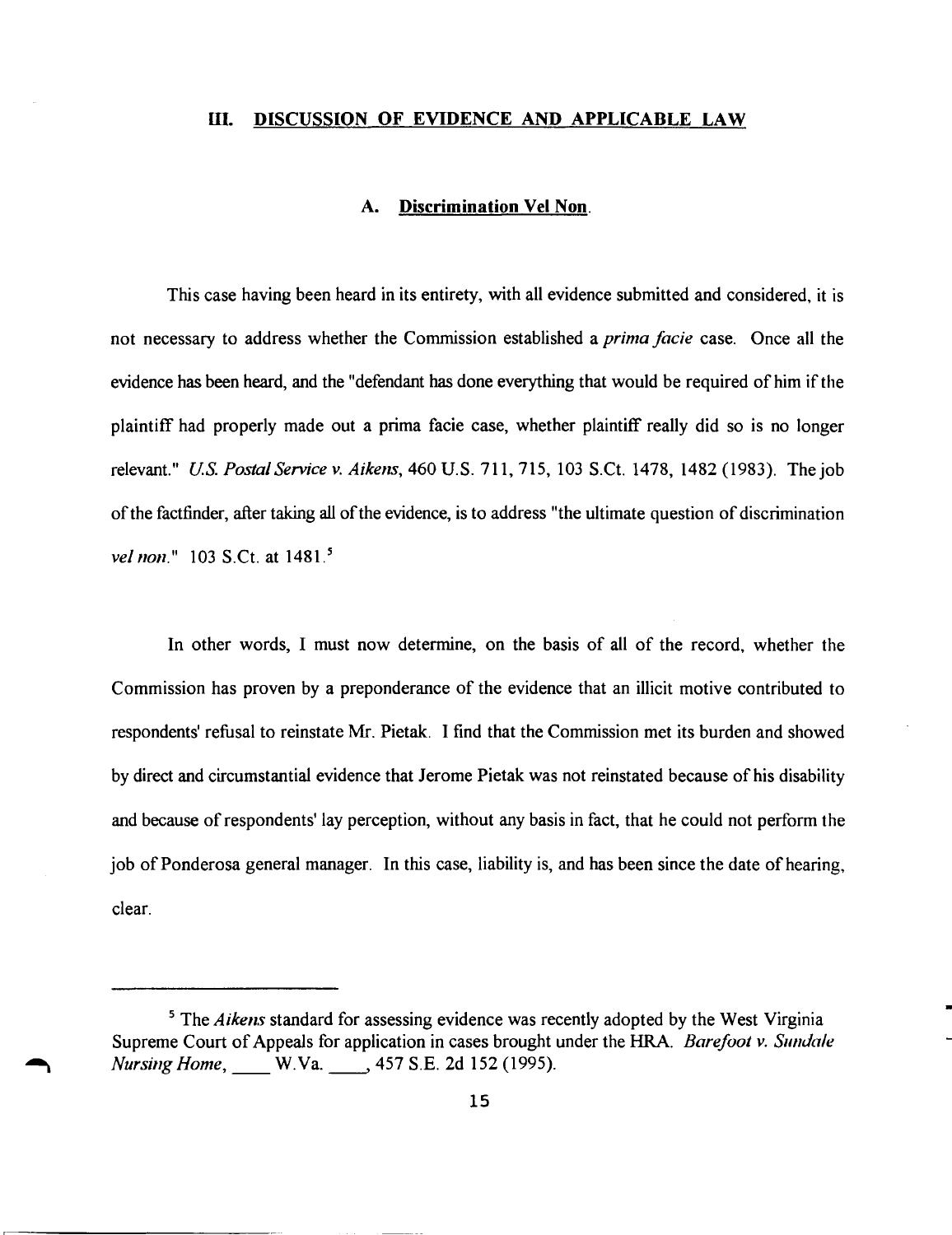#### **B. Back Pay**

The troubling issue in this case is back pay. Respondents argue that Mr. Pietak should not be awarded back pay for the period after Thanksgiving 1991 if he had already decided to return to New York prior to learning of any discriminatory act or animus of Mr. Henry.

My analysis of this issue must begin with the fact that a discriminatory act occurred. Mr. Henry, with no knowledge of Mr. Pietak's long term intentions, refused to reinstate complainant because of his disability.

Having found unlawful discrimination, "back pay should be denied [in whole or in part] only for reasons which, if applied generally, would not frustrate the central statutory purposes of eradicating discrimination throughout the economy and making persons whole for injuries suffered through past discrimination." *Albemarle Paper Co.* v. *Moody,* 422 U.S. 405, 421, 95 S.Ct. 2362, 2373, (1975); *W.Va. Institute of Technology v. HRC*, 383 S.E. 2d 490, 501 (1989); *Holbrook v. Poole Associates, IIlC.,* 400 S.E. 2d 863, 869 (1990).

In other words, the remedial purposes of the HRA mandate back pay relief in all but special circumstances and that, after a finding of unlawful discrimination, there is a presumption in favor of back pay and in favor of making the victim of discrimination whole. Once the gross amount of back pay allegedly due complainant has been determined, the burden shifts to the respondents to establish a reason or reasons that justify either limiting or cutting off a back pay award. *Paxton v. Crahtree*,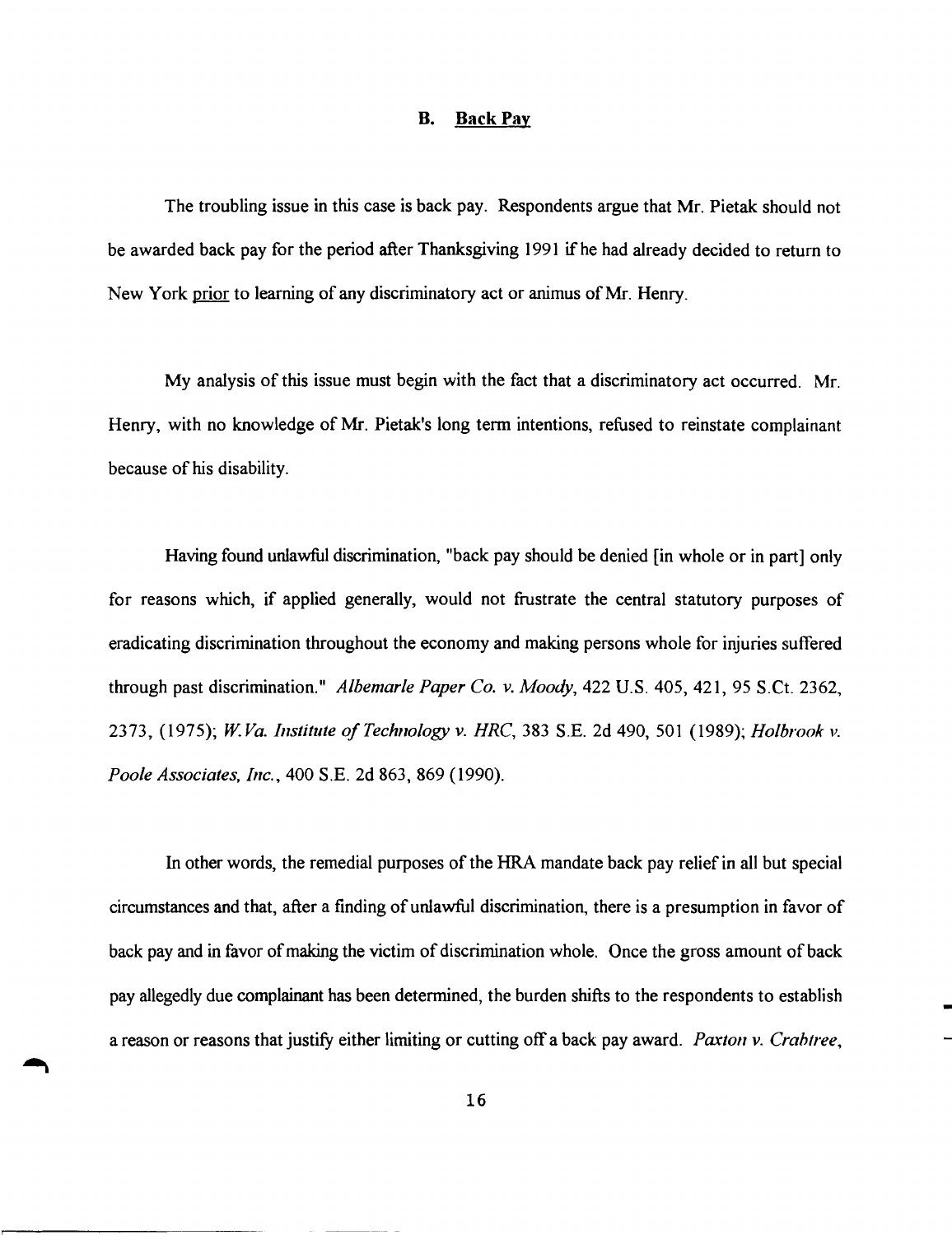400 S.E. 2d 245 (1990). Any ambiguity or uncertainty in what the net back pay award should be must be resolved against respondents. *Rosimas v. Michigan Dep't. ofMental Health,* 714 F. 2d 614 (6th Cir. 1983), cert. denied 466 U.S. 950 (1984); *Hom v. Duke Homes,* 755 F.2d 599 (7th Cir. 1985).

Here, after weighing all of the evidence, I find that respondents did not establish that Mr. Pietak, regardless of discrimination, would have voluntarily quit his job on or near Thanksgiving 1991 in order to return to New York to be closer to family. While the testimony and exhibit of Dr. Farra certainly support respondents' contention, the following evidence creates an ambiguity and uncertainty that must be resolved in complainant's favor:

(1) Mr. Pietak's persistent efforts to return to work at Ponderosa;

(2) His search for other similar work in the Charles Town area, which makes absolutely no sense if he intended to stay in the area for only two or three more weeks; and

(3) The plausible testimony that Dr. Farra confused Mr. Pietak's statement of23 October 1991 (that the Pietaks were returning to New York over Thanksgiving for the purpose of attending a school reunion) with the later telephone call informing the doctor of their permanent relocation to New York after he was denied reinstatement by Mr. Henry.

I further hold that back pay liability of respondents, which began on 4 November 1991, terminated as of the date of hearing, 10 February 1995. I believe that under the peculiar facts of this case an award of back pay for that period will "eliminate the discriminatory effects of the past as well as bar like discrimination in the future." *A/bermarle Paper,* 422 U.S. at 421. Given that Mr. Pietak's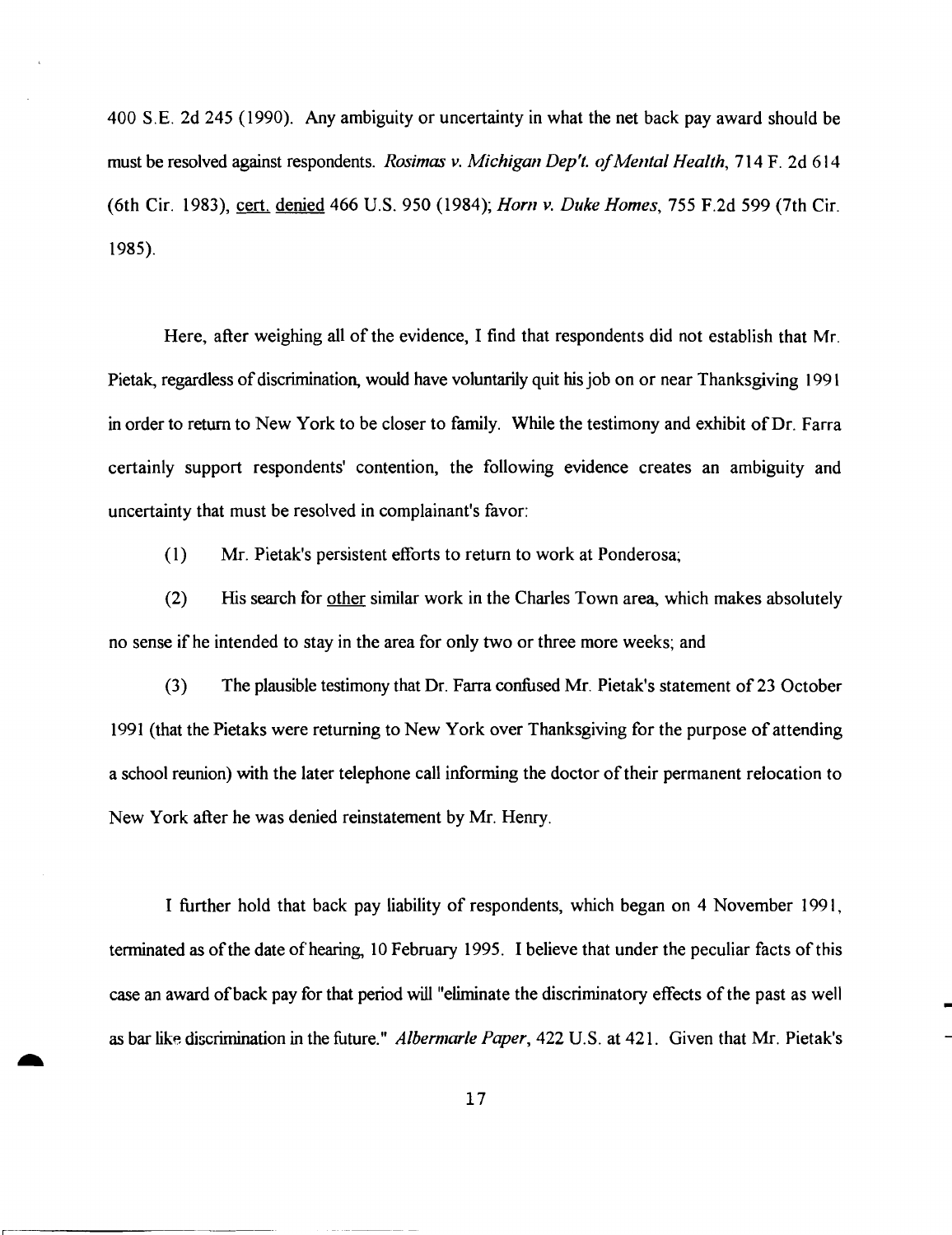relocation to New York was ultimately in the best interests of himself and his family (at least according to Ms. Pietak), he did not seriously pursue reinstatement with respondents and an award of front pay is, therefore, not appropriate under the facts of this case.

### IV. FINDINGS **OF** ULTIMATE FACTS

1. The Administrative Law Judge finds as fact that complainant, Jerome Pietak, is a qualified handicapped person who was able and competent to perform the job ofrestaurant manager.

2. The Administrative Law Judge fmds as fact that respondent partnership failed to reinstate Mr. Pietak to his former position because of his handicap and that, by doing so, respondent violated W.Va. Code  $\S$ 5-11-9(1).

4. The Administrative Law Judge finds as fact that as a result ofrespondent's unlawful act complainant suffered lost earnings and is entitled to a "make whole" remedy.

5. The Administrative Law Judge finds as fact that as a result of respondent's unlawful discriminatory act Mr. Pietak suffered hurt, humiliation and emotional and mental distress.

-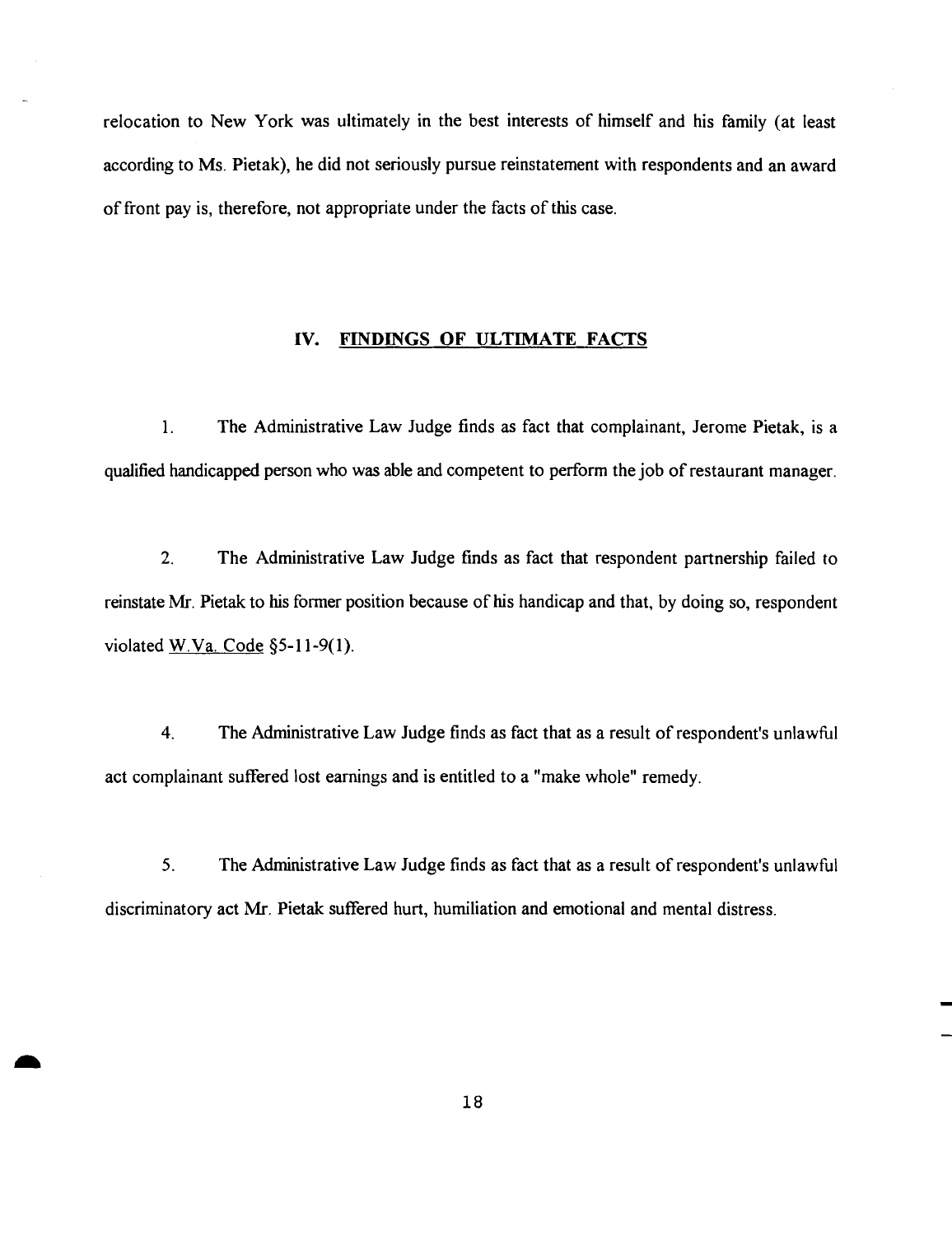### v. CONCLUSIONS OF LAW

1. Respondent Ponderosa-One Jeffco Ltd. is an employer within the meaning ofW.Va. Code §5-11-3(d). Mr. Henry is a partner in Ponderosa-One Jeffco Ltd.

2. The complainant is a person within the meaning of W.Va. Code  $\S$ 5-11-3(a).

3. The Human Rights Commission hasjurisdiction over this matter, complainant having filed a timely, verified complaint and complied with all procedural requirements of the West Virginia Human Rights Act W.Va. Code §5-11-1, et al.

4. The Commission showed by a preponderance of the direct and circumstantial evidence that respondent denied reinstatement to complainant because of his handicap.

5. Respondent violated W.Va. Code §5-11-9(a) by failing or refusing to reinstate Mr. Pietak because of his handicap.

6. Complainant is entitled to the following relief:

(a) Net back pay of\$49,540.38 for the period of4 November 1991 through 10 February 1995.